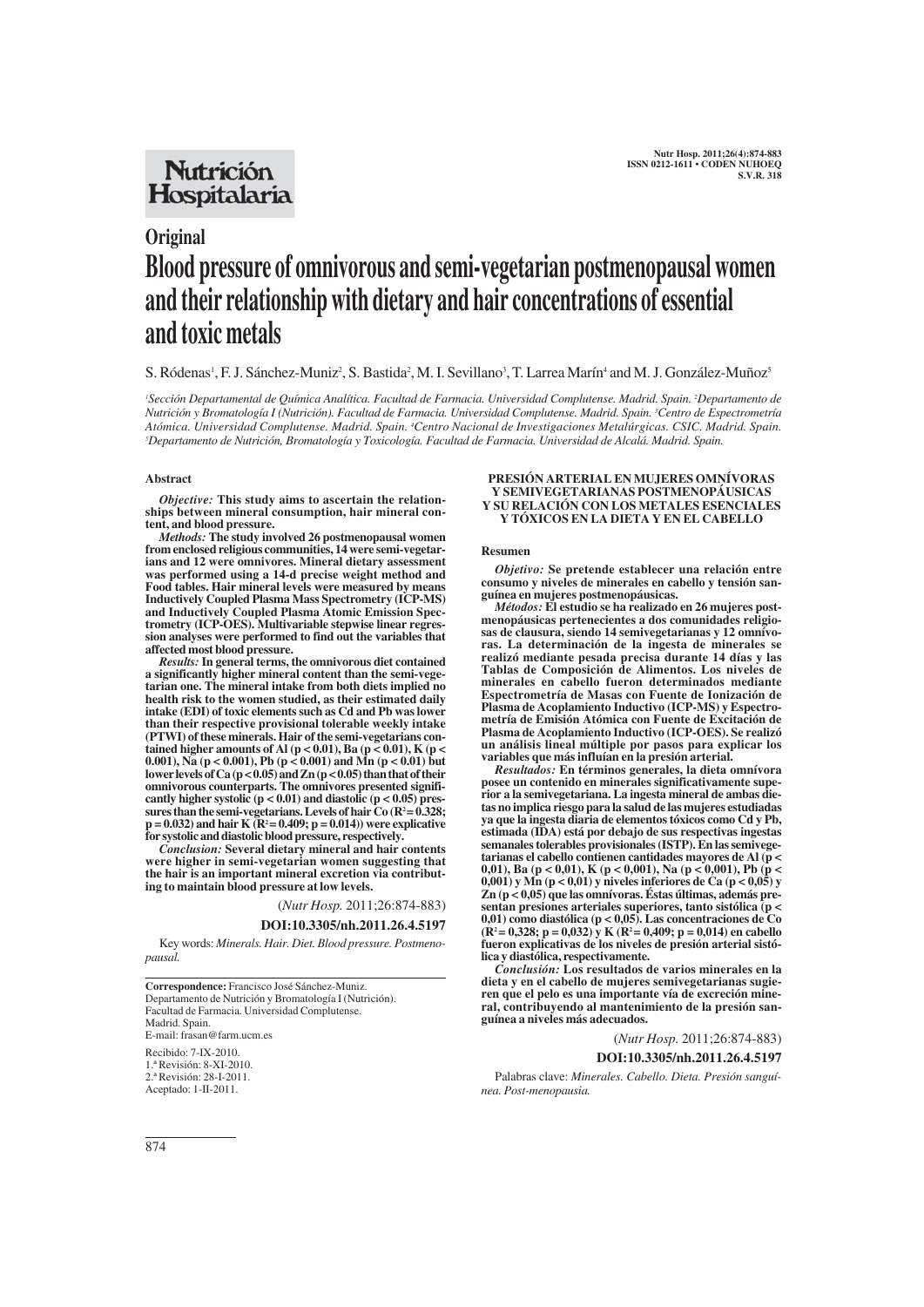## **Introduction**

Elderly persons often alter their nutritional habits, becoming vegetarians for religious, socio-cultural, economic and/or therapeutic motives.<sup>1</sup> However, following vegetarian diets it is not always easy to meet current recommendations for some nutrients, as minerals.2 Vegetarian diets differ from one another according to the extent to which they may include animal products. In this regard, the vegan diet is the most restrictive, while the semi-vegetarian diet is the most permissive. Semi-vegetarians, also called partial vegetarians, or moderate vegetarians, consume certain foods of animal origin but usually exclude red meat from their diet.3 Although vegetarian diets, associated with a low incidence of several chronic diseases, and are normally considered healthy, not all of them provide the same health benefits.4

The most common deficiencies documented in the elderly have been for zinc,<sup>5</sup> magnesium and calcium. Ca deficiency is mainly associated with bone resorption,<sup>6</sup> while magnesium deficiency increases muscle catabolism and cardiovascular risk.7 Zn, Cu, Mg and Mn imbalances affect blood pressure values and are thus related to hypertension.8 Other metals (e.g. As, Pb, Cd, and Hg) that have no known beneficial biological function may be harmful to health, and may even prove toxic at low doses following long-term exposure.

The mineral status of individuals has conventionally been determined by analysis of biological samples, most commonly blood. In recent years, however, the use of human scalp hair has become increasingly popular as a biomonitor of trace elements to determine nutritional status, as well as for diagnostic purposes.9,10 The study of this metabolically inactive tissue permits an estimation of environmental exposure levels to minerals and investigation of the status and alterations of trace element concentrations in the body. Nonetheless, the limitations of hair mineral analysis, such as possible contamination by dust and/or sweat, and the effects of age, sex, and place of residence, must be considered together with its potential advantages.<sup>11</sup>

The aims of the present study were a) to assess the dietary mineral content of semi-vegetarian and omnivorous postmenopausal women; b) to monitor hair mineral content; and c) to study the possible relationships between blood pressure, dietary mineral content, and hair mineral concentrations.

#### **Material and methods**

#### *Study participants*

Volunteers had to fulfill the following eligibility criteria: a) age: women ≥ 45 years, b) postmenopausal, and c) BMI  $\geq 18$  kg/m<sup>2</sup>. Taking into account the influence of degenerative diseases, sex, age, BMI, drugs, and smoking on blood pressure,<sup>12</sup> exclusion criteria included a) previous cardiovascular, metabolic, or systemic disease, b) treatment with any lipid-lowering, antihypertensive or anti-inflammatory drugs and/or hormone replacement therapy, and c) smoking habit.

Thirty volunteers were selected from among 40 nuns recruited in two enclosed convents from the same town in the centre of Spain and with a regular lifestyle and dietary habits. Two volunteers were excluded due to ongoing use of drug therapy. Three volunteers were 45 years old but were considered premenopausal. Five participants suffered from white coat hypertension. In addition, two volunteers were excluded for habitual use of hair cosmetics, and another two were excluded due to their very short scalp hair, which prevented hair sample collection. Thus, a total of 26 nuns (12 from an omnivorous enclosed community and 14 from another enclosed convent with semi-vegetarian food habits) were studied. Study protocols were approved by an Ethics Committee of the Universidad Complutense de Madrid, Spain, and research activities were performed in accordance with the principles laid down in the Helsinki Declaration.

#### *Dietary assessment*

Food intake of each individual was estimated by the precise weighing method during a 14-day period.<sup>13</sup> Energy and nutrient intakes were calculated using food composition tables for raw weights of foodstuffs and compared with the Recommended Dietary Allowances for the Spanish population.<sup>14</sup> Daily intake of the toxic elements studied was calculated taking into account dietary composition and food consumption according to specialized literature.<sup>15,16</sup>

#### *Anthropometric measures*

Trained personnel obtained body weight and height using standardized methodology. Body mass index (BMI) [(weight (kg)/height<sup>2</sup> (m<sup>2</sup>)] was also calculated. Systolic and diastolic blood pressures were measured using a Hg sphygmomanometer, following WHO recommendations.17

#### *Mineral concentrations in hair. Sample collection and analysis*

Scalp hair samples (1-3 cm) weighing approximately 1.0 g were taken from the occipital region, by cutting hair 2 cm from the hair root using stainless-steel scissors without vanadium and stored in plastic bags. Samples were washed to ensure accurate assessment of endogenous metal content. The washing procedure was carried out according to International Atomic Energy Agency (IAEA) recommendations.<sup>18</sup> Hair samples were first washed with ultrapure water, then washed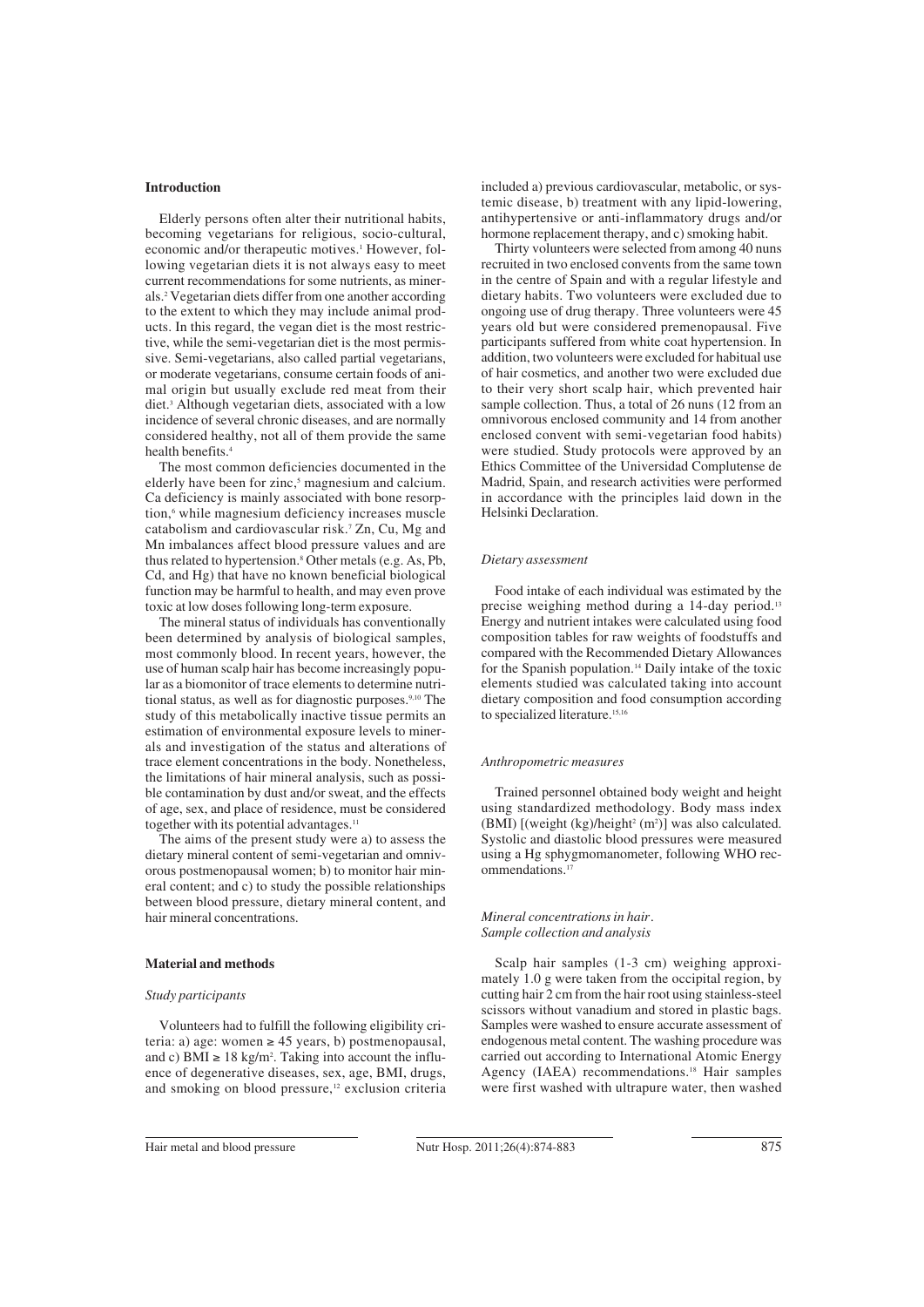| <b>Table I</b><br>Anthropometric characteristics and energy and macronutrients intakes in omnivore and semi-vegetarian postmenopausal women |                  |                             |                              |                    |              |  |  |
|---------------------------------------------------------------------------------------------------------------------------------------------|------------------|-----------------------------|------------------------------|--------------------|--------------|--|--|
|                                                                                                                                             |                  | <i>Omnivores</i> $(n = 12)$ | Semivegetarians ( $n = 14$ ) |                    | Significance |  |  |
|                                                                                                                                             | $Mean \pm SD$    | $Median (P25-P75)$          | $Mean \pm SD$                | $Median (P25-P75)$ | p-value      |  |  |
| Age (years)                                                                                                                                 | $71.4 \pm 6.4$   | $71.5(67.3-77.8)$           | $65.78 \pm 11.07$            | $65.5(55.8-75.0)$  | ns           |  |  |
| Weight $(kg)$                                                                                                                               | $59.3 \pm 7.7$   | $57.2(55.0-67.4)$           | $54.31 \pm 9.30$             | $54.6(46.1-61.7)$  | ns           |  |  |
| Height (cm)                                                                                                                                 | $153.0 \pm 7.0$  | 154 (149-156)               | $153.0 \pm 7.0$              | $153(148-157)$     | ns           |  |  |
| $BMI$ (kg/m <sup>2</sup> )                                                                                                                  | $25.3 \pm 2.7$   | $25.5(24.0-26.4)$           | $23.2 \pm 3.4$               | $22.6(20.1-25.2)$  | ns           |  |  |
| Systolic blood pressure (mmHg)                                                                                                              | $145.8 \pm 20.7$ | 145 (130-168)               | $126.4 \pm 16.1$             | $120(118-140)$     | **           |  |  |
| Diastolic blood pressure (mmHg)                                                                                                             | $80.8 \pm 7.9$   | 80 (72-90)                  | $67.1 \pm 8.7$               | $60(60-70)$        | $\ast$       |  |  |

Values are mean ± SD and Median (Percentile 25-Percentile 75) of indicated number of volunteers. ns: non-significant; \*\*p < 0.01.

three times with acetone, and finally washed once again with ultrapure water. The samples were then oven-dried at 100 ºC.

A  $250 \pm 0.1$  mg portion of each sample was weighed and introduced into a high-pressure, enclosed, Teflon decomposition vessel. Five millilitres of a 2.5:0.25 HNO<sub>3</sub> and  $H_2O_2$  (v/v) mixture were carefully added to each sample and the vessels were gently shaken, sealed and digested in a microwave oven at 330 W for 10 min.

Samples were wet ashed according to the method of González-Muñoz et al.10 Multi-element analysis of Al, Ba, Cd, Co, Cr, Mn, Mo, Ni, Pb, Sb, Se, Sr, and V was performed with Inductively Coupled Plasma Mass Spectrometry (ICP-MS), 810 Bruker Corporation (Billerica, MA, USA). Other elements were analyzed with Inductively Coupled Plasma Atomic Emission Spectrometry (ICP-OES), Perkin Elmer Model Optima 3300 DV, (Palo Alto, CA, USA) using the multi-element method described by Gonzalez-Muñoz et al.10 Elements with the highest isotopic abundance, free from isobaric and polyatomic interference, were selected for ICP-MS spectrometry. The validation process of the methods based on ICP-OES and ICP-MS techniques was performed according to Eurachem guidelines,<sup>19</sup> with regard to accuracy, precision, sensitivity, and linearity using the experimental setting that provided the optimal conditions. The reagents and methods employed have been described in greater detail by González-Muñoz et al. $10$ 

## *Statistical analysis*

This study was designed to have a power of 80% to detect a 25% relative difference between mineral hair concentrations considering a pooled SD of 25% for most minerals using the Mann-Whitney U test for group comparison [PASS 2008 program, NCSS, (Kaysville, Utah, USA)]. To perform main factor analysis, hair mineral contents, when necessary, were natural logarithmic transformed. For systolic and diastolic blood pressure variables, a stepwise multiple regression procedure was used to identify variables that explained the systolic and diastolic blood pressure variability of the postmenopausal women studied. Explicative variables considered for systolic or diastolic blood pressures were a) and the consumption of cereals, dairy products, eggs, oils, vegetables, pulses, fruits, meat and derivates, fish and derivates, and sugar; b) the intakes of energy, carbohydrates, protein, fat, cholesterol, fibre, and minerals and the energy contribution of carbohydrates, protein, fat, SFA, MUFA and PUFA omega-6 and omega-3; c) the mineral content in hair. The SPSS statistical package (version 15.0, Chicago, IL., USA) was used to analyze the data.

## **Results**

#### *Anthropometrical characteristics*

Table I summarizes the anthropometrical characteristics and systolic and diastolic blood pressure values of the population studied. No significant differences in anthropometrical parameters were detected between the two groups of women. However, the semi-vegetarians, of whom 25% were overweight, tended to have lower BMI values than their omnivorous counterparts, of whom 50% were overweight (data not shown). Significant differences between the omnivorous and semivegetarian women were observed with regard to blood pressure. The omnivores had significantly higher (p <  $(0.01)$  systolic and  $(p < 0.05)$  diastolic pressures than the semi-vegetarians.

## *Dietary intakes*

Energy intakes in both communities were not significantly different; However, differed in their protein  $(p < 0.01)$ , total PUFA  $(p < 0.01)$ , PUFA omega-6, and PUFA omega-3 energy contributions (all  $p < 0.01$ ) (table II).

Intake of components of several food groups varied significantly between the two diets (table III). The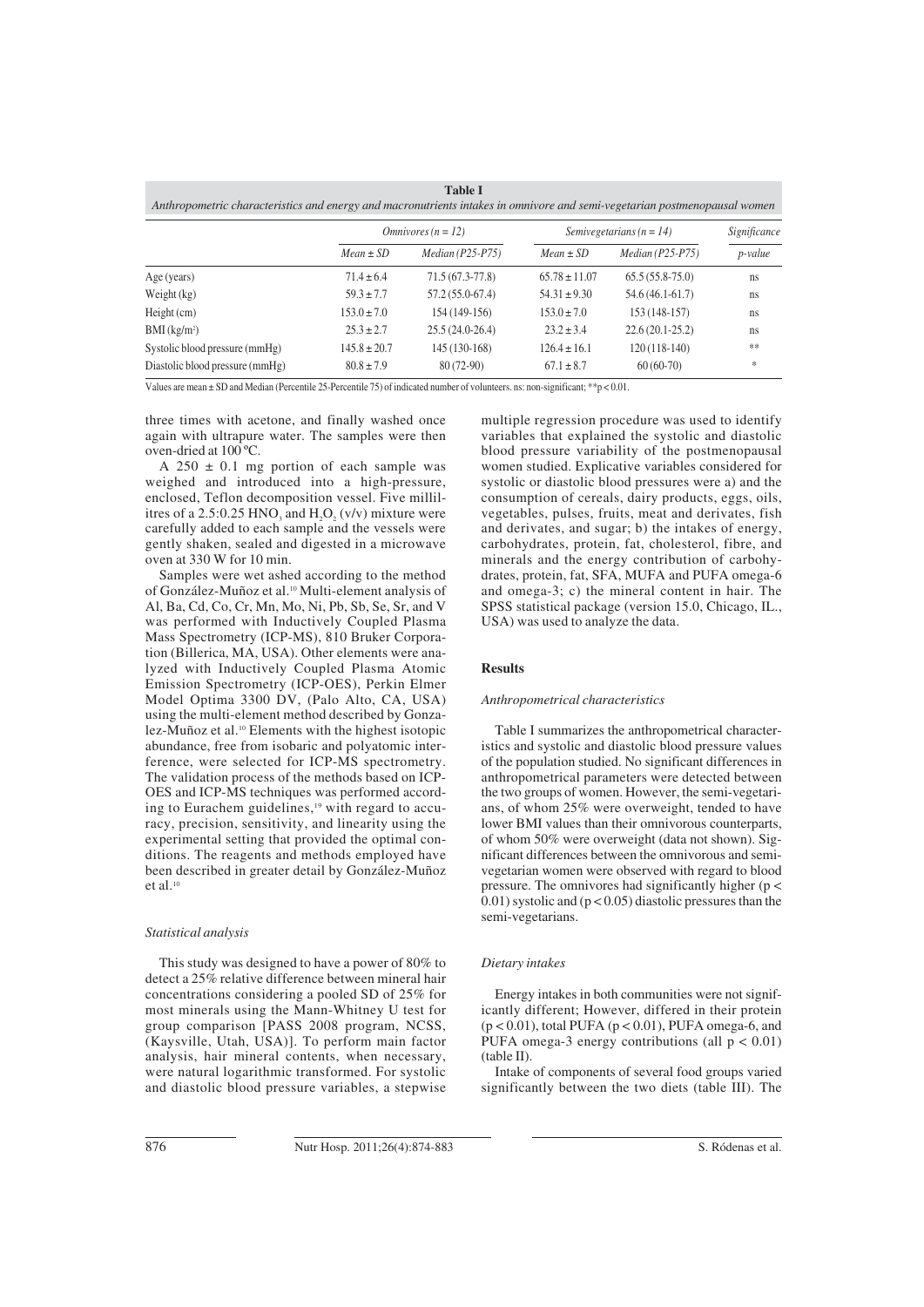| <b>Table II</b><br>Intake by food group in omnivore and semi-vegetarian postmenopausal women |                   |                             |                 |                              |         |  |  |
|----------------------------------------------------------------------------------------------|-------------------|-----------------------------|-----------------|------------------------------|---------|--|--|
|                                                                                              |                   | <i>Omnivores</i> $(n = 12)$ |                 | Semivegetarians ( $n = 14$ ) |         |  |  |
|                                                                                              | $Mean \pm SD$     | $Median (P25-P75)$          | $Mean \pm SD$   | $Median (P25-P75)$           | p-value |  |  |
| Energy (kJ/d)                                                                                | $7.632 \pm 1.377$ | 7,671 (6,543-8,524)         | $7.335 \pm 774$ | 7,343 (6,778-7,653)          | ns      |  |  |
| Carbohydrates $(g/d)$                                                                        | $218 \pm 54.0$    | 210 (189-250)               | $197 \pm 28.9$  | 203 (177-212)                | ns      |  |  |
| Protein $(g/d)$                                                                              | $69.7 \pm 13.4$   | $67.4(61.2 - 77.8)$         | $52.0 \pm 6.4$  | $52.5(47.9-54.3)$            | **      |  |  |
| Fat $(g/d)$                                                                                  | $86.8 \pm 15.7$   | 88.7 (78.4-98.5)            | $90.1 \pm 8.2$  | 88.7 (83.8-94.0)             | ns      |  |  |
| Carbohydrates (%En)                                                                          | $43.6 \pm 8.9$    | $43.8(42.0 - 47.3)$         | $42.0 \pm 3.0$  | $43.0(42.0-45.0)$            | ns      |  |  |
| Protein $(\%$ En)                                                                            | $14.8 \pm 3.6$    | $14.4(13.0-16.5)$           | $11.7 \pm 1.4$  | $11.4(11.0-12.0)$            | **      |  |  |
| Fat $(\%En)$                                                                                 | $41.6 \pm 8.4$    | $43.3(38.5 - 46.8)$         | $46.4 \pm 3.0$  | $46.7(45.5-48.3)$            | ns      |  |  |
| $SFA$ (%En)                                                                                  | $11.4 \pm 2.2$    | $11.7(10.0-13.0)$           | $11.9 \pm 1.7$  | $12.0(11.0-13.0)$            | ns      |  |  |
| MUFA (%En)                                                                                   | $21.3 \pm 4.6$    | $21.2(19.0-23.3)$           | $20.6 \pm 1.2$  | $20.0(19.8-21.3)$            | ns      |  |  |
| PUFA (%En)                                                                                   | $6.4 \pm 2.3$     | $6.5(4.9-7.3)$              | $10.7 \pm 0.7$  | $10.5(10.4-11.0)$            | **      |  |  |
| PUFA omega-6 (%En)                                                                           | $5.8 \pm 2.3$     | $5.2(4.0-7.3)$              | $9.8 \pm 0.67$  | $9.8(9.5-9.9)$               | **      |  |  |
| PUFA omega-3 (%En)                                                                           | $0.40 \pm 0.33$   | $0.40(0.30-0.60)$           | $0.65 \pm 0.18$ | $0.68(0.56-0.73)$            | **      |  |  |
| Omega-6/omega-3                                                                              | $14.9 \pm 2.8$    | $15.0(12.8-16.0)$           | $15.1 \pm 1.9$  | $15.0(14.0-17.0)$            | ns      |  |  |
| Fibre $(g/d)$                                                                                | $19.8 \pm 2.1$    | $19.9(19.0-22.0)$           | $21.5 \pm 2.1$  | $20.5(19.0-22.5)$            | ns      |  |  |
| Cholesterol g/d                                                                              | $0.48 \pm 0.08$   | $0.50(0.46-0.50)$           | $0.40 \pm 0.03$ | $0.40(0.39-0.40)$            | ns      |  |  |

Values are mean ± SD and median (Percentile 25-Percentile 75) of indicated number of volunteers. ns, non-significant; \*\*\*(p < 0.001); \*\*(p < 0.01); \* (p < 0.05)

| <b>Table III</b><br>Intake $(g)$ by food group in omnivore and semi-vegetarian postmenopausal women |                 |                             |                |                              |         |  |  |
|-----------------------------------------------------------------------------------------------------|-----------------|-----------------------------|----------------|------------------------------|---------|--|--|
|                                                                                                     |                 | <i>Omnivores</i> $(n = 12)$ |                | Semivegetarians ( $n = 14$ ) |         |  |  |
|                                                                                                     | $Mean \pm SD$   | $Median (P25-P75)$          | $Mean \pm SD$  | $Median (P25-P75)$           | p-value |  |  |
| Cereals                                                                                             | $159 \pm 20.7$  | $158(171-141)$              | $133 \pm 22.1$ | 137 (120-144)                | ***     |  |  |
| Dairy products                                                                                      | $450 \pm 52.3$  | 470 (435-480)               | $505 \pm 86.5$ | 495 (480-559)                | **      |  |  |
| Eggs                                                                                                | $73.1 \pm 5.6$  | 74.5 (69.3-78.0)            | $64.3 \pm 9.9$ | $66.0(62.5-68.5)$            | *       |  |  |
| Oils                                                                                                | $49.4 \pm 9.0$  | $47.5(43.3-56.3)$           | $59.1 \pm 5.7$ | $60.0(58.0-63.5)$            | ***     |  |  |
| Vegetables                                                                                          | $247 \pm 40.5$  | 238 (228-257)               | $370 \pm 56.0$ | 374 (335-403)                | ***     |  |  |
| Pulses                                                                                              | $19.0 \pm 2.7$  | $19.5(17.5-20.3)$           | $14.7 \pm 2.0$ | $15.0(13.5-15.8)$            | ***     |  |  |
| Fruit                                                                                               | $260 \pm 23.9$  | 258 (250-274)               | $275 \pm 26.3$ | 271 (258-287)                | ns      |  |  |
| Meat and derivates                                                                                  | $49.7 \pm 11.3$ | 49.95 (44.5-52.8)           | $0.0 \pm 0.0$  | $0.0(0.0-0.0)$               | ***     |  |  |
| Fish and derivates                                                                                  | $53.8 \pm 6.3$  | $53.0(51.0-54.3)$           | $56.5 \pm 9.7$ | $55.3(53.6-62.4)$            | $\ast$  |  |  |
| Sugar                                                                                               | $39.5 \pm 6.9$  | $39.5(36.1-44.3)$           | $19.0 \pm 1.7$ | $18.6(18.1-19.8)$            | ***     |  |  |

Values are mean  $\pm$  SD and median (Percentile 25-Percentile 75) of indicated number of volunteers. ns, non-significant; \*\*\*(p < 0.001); \*\*(p < 0.01); \* (p < 0.05).

omnivorous women consumed more cereals (p < 0.001), dairy products ( $p < 0.01$ ), eggs ( $p < 0.05$ ), meat (p < 0.001), pulses (p < 0.001), and sugar (p < 0.001), but less fish ( $p < 0.05$ ) and fewer oils ( $p < 0.001$ ) and vegetables (p < 0.001) than the semi-vegetarians.

The daily dietary intake of minerals by the postmenopausal women is presented in table IV along with recommended dietary allowances (RDA) and provisional tolerable weekly intake (PTWI) values. Except for I, and K all mineral intakes differ between groups. The omnivores ingested more Ca ( $p < 0.05$ ), Cd ( $p <$ 0.01), Cr ( $p < 0.001$ ), Fe ( $p < 0.001$ ), Mg ( $p < 0.001$ ),

Na (p < 0.001), Ni (p < 0.001), and Zn (P < 0.01) and less  $\overline{M}$ n (p < 0.001) and Pb (p < 0.01) than the semivegetarian women.

## *Hair mineral levels*

The omnivores had higher concentrations of Cd (p < 0.01), Co  $(p < 0.01)$ , and Zn  $(p < 0.05)$ , but lower levels of Al ( $p < 0.01$ ), Ba ( $p < 0.05$ ), K ( $p < 0.001$ ), Mn ( $p <$ 0.01), Na ( $p < 0.001$ ), and Pb ( $p < 0.01$ ) than the semivegetarians (table V).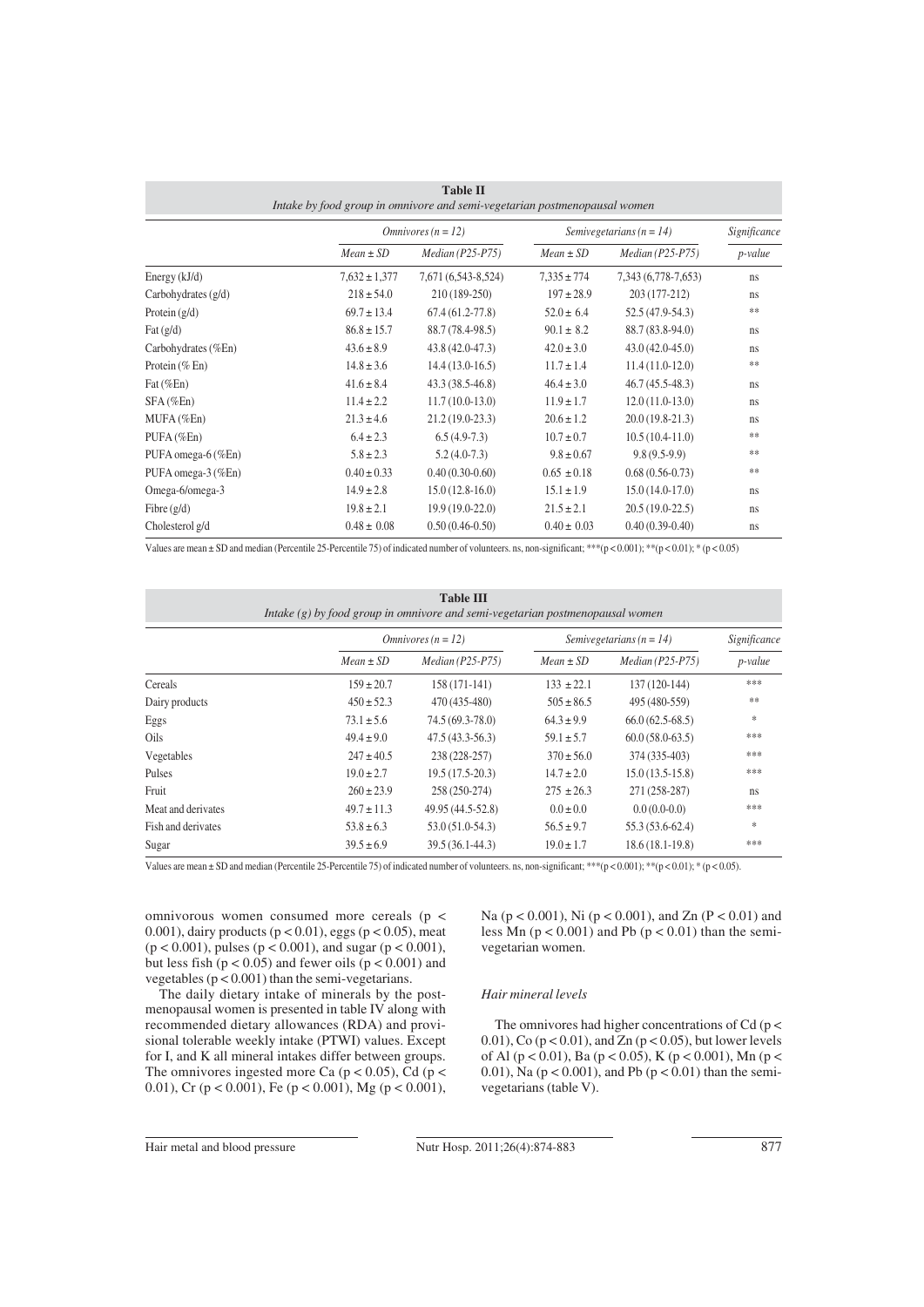| <b>Table IV</b><br>Dietary intake of metals and metalloid of omnivore and semivegatarian postmenopausal women |                       |                      |                              |                      |              |                      |                              |
|---------------------------------------------------------------------------------------------------------------|-----------------------|----------------------|------------------------------|----------------------|--------------|----------------------|------------------------------|
|                                                                                                               | $O$ mnivores (n = 12) |                      | Semivegetarians ( $n = 14$ ) |                      | Significance |                      |                              |
|                                                                                                               | $Mean \pm SD$         | $Median (P25-P75)$   | $Mean \pm SD$                | $Median (P25-P75)$   | p-value      | $RDA$ <sup>14+</sup> | $PTWI$ ( $\mu$ g/kg/bw/week) |
| $Ca$ (mg/d)                                                                                                   | $893 \pm 104$         | 860 (843-899)        | $786 \pm 133$                | 820 (753-858)        | *            | 800                  | nd                           |
| $Cd$ ( $\mu$ g/d)                                                                                             | $15.0 \pm 1.6$        | $15.0(11.9-16.5)$    | $11.0 \pm 1.7$               | $11.0(10.1-11.9)$    | $\pm\pm$     |                      |                              |
| $Cr(\mu g/d)$                                                                                                 | $103 \pm 18.6$        | 98.9 (88.5-110.3)    | $74.1 \pm 10.4$              | 74.4 (68.1-79.4)     | ***          |                      | 1,050                        |
| Fe $(mg/d)$                                                                                                   | $10.4 \pm 1.7$        | $10.5(10.0-11.2)$    | $8.7 \pm 1.1$                | $9.0(8.0-9.0)$       | ***          | 10                   | 5,600                        |
| $I(\mu g/d)$                                                                                                  | $466 \pm 116$         | 490 (451-490)        | $502 \pm 96.2$               | $490(466-516)$       | ns           | 110                  | nd                           |
| K(mg/d)                                                                                                       | $2,806 \pm 241$       | $2,900(2,600-2,900)$ | $2,811 \pm 284$              | 2,900 (2,600-2,900)  | ns           | 3,500                | nd                           |
| $Mg$ (mg/d)                                                                                                   | $243 \pm 59.1$        | $253(218-275)$       | $198 \pm 27.9$               | $180(170-195)$       | ***          | 350                  | nd                           |
| $Mn(\mu g/d)$                                                                                                 | $1,857 \pm 201$       | 1,866 (1,782-1,982)  | $2,204 \pm 311$              | 2,218 (2,012-2,377)  | ***          |                      | 1,100                        |
| $Na$ (mg/d)                                                                                                   | $2,866 \pm 724$       | 2,900 (2,475-3,225)  | $2,279 \pm 232$              | $2,300(2,200-2,400)$ | ***          | $2.40^{0+1}$         | nd                           |
| Ni (µg/d)                                                                                                     | $307 \pm 74.1$        | 301 (285-314)        | $211 \pm 28.2$               | $213(194-226)$       | ***          |                      | 35                           |
| $Pb$ (ng/d)                                                                                                   | $2.46 \pm 0.15$       | $2.48(2.39-2.54)$    | $2.80 \pm 0.40$              | $2.70(2.60-3.00)$    | **           |                      | 0.025                        |
| $Zn$ (mg/d)                                                                                                   | $8.37 \pm 1.66$       | $8.50(7.75-9.00)$    | $6.75 \pm 1.02$              | $7.05(6.20-7.50)$    | **           | 15                   | 4,900                        |

\*RDA: Spanish recommended dietary allowance. PTWI: Provisional Tolerable Weekly Iintake. Values are mean ± SD and Median (Percentile 25-Percentile 75) of indicated number of volunteers. nd: no determined; ns, non-significant; \*\*\*(p < 0.001); \*\*(p < 0.01); \*(p < 0.05).

| <b>Table V</b><br>Metals and metalloids hair levels (µg/mg) of omnivore and semivegetarian post-menopausal women |                       |                        |                              |                        |            |  |
|------------------------------------------------------------------------------------------------------------------|-----------------------|------------------------|------------------------------|------------------------|------------|--|
|                                                                                                                  | $O$ mnivores (n = 12) |                        | Semivegetarians ( $n = 14$ ) | Significance           |            |  |
|                                                                                                                  | $Mean \pm SD$         | $Median (P25-P75)$     | $Mean \pm SD$                | $Median (P25-P75)$     | p-value    |  |
| Al                                                                                                               | $5.7 \pm 4.3$         | $4.5(1.8-9.1)$         | $11.1 \pm 5.1$               | $12.4(5.5-14.6)$       | $\ast\ast$ |  |
| Ba                                                                                                               | $0.23 \pm 0.09$       | $0.23(0.14-0.32)$      | $0.39 \pm 0.19$              | $0.37(0.21-0.49)$      | *          |  |
| Ca                                                                                                               | $565 \pm 355$         | 413 (294-966)          | $357 \pm 119$                | 373 (270-460)          | ns         |  |
| Cd                                                                                                               | $0.033 \pm 0.010$     | $0.033(0.022 - 0.034)$ | $0.019 \pm 0.010$            | $0.019(0.010 - 0.021)$ | $\ast\ast$ |  |
| Co                                                                                                               | $0.30 \pm 0.54$       | $0.039(0.026 - 0.345)$ | $0.02 \pm 0.01$              | $0.017(0.013 - 0.025)$ | $\ast\ast$ |  |
| Cr                                                                                                               | $0.35 \pm 0.19$       | $0.27(0.25-0.54)$      | $0.39 \pm 0.14$              | $0.36(0.29-0.54)$      | ns         |  |
| Cu                                                                                                               | $12.2 \pm 3.0$        | $12.4(9.8-14-9)$       | $11.2 \pm 1.2$               | $10.9(10.3-12.1)$      | ns         |  |
| Fe                                                                                                               | $10.2 \pm 6.0$        | $9.8(6.0-11.4)$        | $13.1 \pm 6.3$               | $11.0(9.6-16.7)$       | ns         |  |
| K                                                                                                                | $7.90 \pm 3.9$        | $6.10(4.7-13.0)$       | $26.5 \pm 16.6$              | 22.8 (17.0-32.2)       | ***        |  |
| Mg                                                                                                               | $30.2 \pm 11.4$       | $27.0(24.5-40.9)$      | $34.7 \pm 17.3$              | 33.3 (20.4-43.0)       | ns         |  |
| Mn                                                                                                               | $0.13 \pm 0.15$       | $0.076(0.061 - 0.104)$ | $0.28 \pm 0.25$              | $0.191(0.119 - 0.356)$ | $\ast\ast$ |  |
| Mo                                                                                                               | $0.50 \pm 0.53$       | $0.230(0.153 - 0.723)$ | $0.63 \pm 0.65$              | $0.28(0.18-1.25)$      | ns         |  |
| Na                                                                                                               | $28.7 \pm 18.9$       | 24.0 (12.2-44.7)       | $77.2 \pm 36.4$              | 87.1 (51.4-97.5)       | ***        |  |
| Ni                                                                                                               | $0.94 \pm 0.33$       | $0.89(0.71-0.99)$      | $0.83 \pm 0.28$              | $0.76(0.59-1.07)$      | ns         |  |
| Pb                                                                                                               | $0.81 \pm 0.44$       | $0.95(0.36-1.15)$      | $2.01 \pm 1.17$              | $1.87(0.97 - 2.81)$    | $\ast\ast$ |  |
| Se                                                                                                               | $0.52 \pm 0.23$       | $0.55(0.35-0.68)$      | $0.61 \pm 0.12$              | $0.61(0.53-0.70)$      | ns         |  |
| Sb                                                                                                               | $0.041 \pm 0.03$      | $0.041(0.017-0.055)$   | $0.062 \pm 0.08$             | $0.036(0.019 - 0.048)$ | ns         |  |
| <b>Sr</b>                                                                                                        | $1.4 \pm 1.2$         | $0.80(0.57-2.78)$      | $1.0 \pm 0.81$               | $0.77(0.39-1.53)$      | ns         |  |
| V                                                                                                                | $0.041 \pm 0.022$     | $0.032(0.022 - 0.063)$ | $0.059 \pm 0.027$            | $0.052(0.037 - 0.081)$ | ns         |  |
| Zn                                                                                                               | $222 \pm 47.1$        | 229 (214-257)          | $187 \pm 43.2$               | 189 (147-225)          | $\ast$     |  |

Values are mean ± SD and Median (Percentile 25-Percentile 75) of indicated number of volunteers. ns, non-significant; \*\*\*(p < 0.001); \*\*(p < 0.01); \*(p < 0.05).

## *Multivariant studies*

Table VI shows the linear stepwise regression models for systolic and diastolic blood pressures. Three models were assessed: a) food group consumption; b) energy, micronutrients, fibre, alcohol consumption and c) hair mineral concentrations were considered. The food group consumption models explained the  $24.5\%$  (p = 0.010) and  $28.3\%$  (p = 0.005) of systolic and diastolic blood pressures data variance, respectively. Meat and fat con-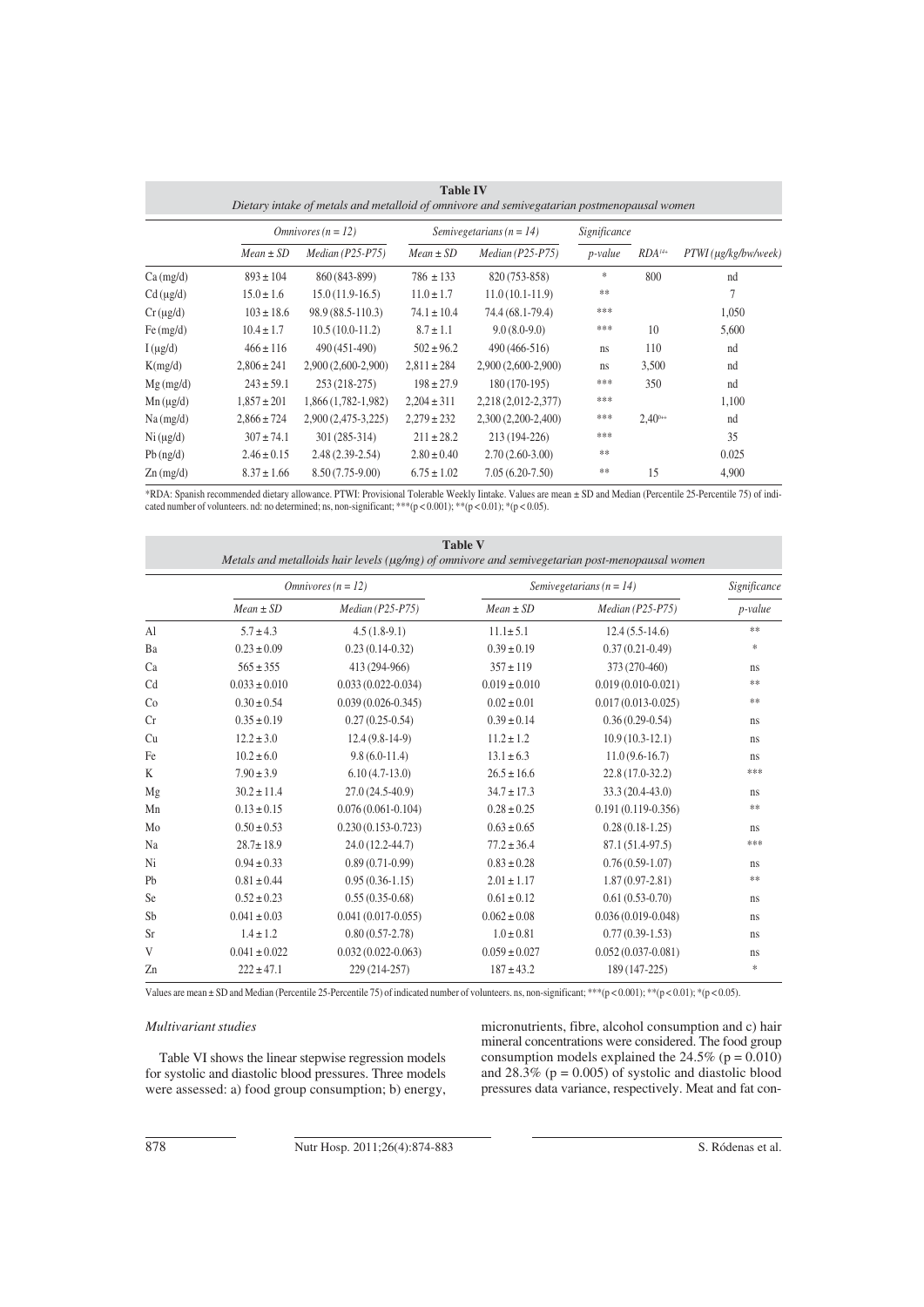| Linear stepwise regression models for systolic and diastolic blood pressures of postmenopausal women |                                                                             |                           |              |                      |  |  |
|------------------------------------------------------------------------------------------------------|-----------------------------------------------------------------------------|---------------------------|--------------|----------------------|--|--|
| Considering food groups consumption                                                                  |                                                                             |                           |              |                      |  |  |
| <b>Models</b>                                                                                        | Independent variable                                                        | Coefficients              | Significance | $\beta$ -coefficient |  |  |
| Systolic blood pressure                                                                              | $R^2 = 0.245$ ; F: 10.35; p = 0.010                                         |                           |              |                      |  |  |
|                                                                                                      | Intercept                                                                   | $49.4 \pm 18.7$           | 0.046        |                      |  |  |
|                                                                                                      | Meat consumption $(g)$                                                      | $0.68 \pm 1.64$           | < 0.001      | 0.872                |  |  |
|                                                                                                      | Oil and fat consumption $(g)$                                               | $1.30 \pm 0.47$           | 0.012        | 0.570                |  |  |
| Diastolic blood pressure                                                                             | $R^2 = 0.283$ ; F: 9.46; p = 0.005                                          |                           |              |                      |  |  |
|                                                                                                      | Intercept                                                                   | $67.4 \pm 2.9$            | < 0.001      |                      |  |  |
|                                                                                                      | Meat consumption $(g)$                                                      | $0.26 \pm 0.09$           | 0.005        | 0.532                |  |  |
|                                                                                                      | Considering energy, nutrients, mineral, fibre, and cholesterol consumptions |                           |              |                      |  |  |
| Systolic blood pressure                                                                              | $R^2 = 0.982$ ; F: 67.05; p < 0.0001                                        |                           |              |                      |  |  |
|                                                                                                      | Intercept                                                                   | $83.5 \pm 13.2$           | 0.011        |                      |  |  |
|                                                                                                      | $SFA$ consumption $(g/d)$                                                   | $3.80 \pm 0.53$           | < 0.001      | 1.029                |  |  |
|                                                                                                      | $Cr$ consumption ( $\mu$ g/d)                                               | $0.89 \pm 0.10$           | < 0.001      | 0.844                |  |  |
|                                                                                                      | PUFA contribution (%en)                                                     | $-4.50 \pm 0.63$          | < 0.001      | $-0.450$             |  |  |
|                                                                                                      | Cholesterol consumption (mg/d)                                              | $-0.180 \pm 0.047$        | 0.009        | $-0.595$             |  |  |
|                                                                                                      | I consumption $(\mu g/d)$                                                   | $0.054 \pm 0.019$         | 0.026        | 0.307                |  |  |
| Diastolic blood pressure                                                                             | $R^2=0.881$ ; F: 19.74; p<0.0001                                            |                           |              |                      |  |  |
|                                                                                                      | Intercept                                                                   | $58.8 \pm 11.3$           | 0.001        |                      |  |  |
|                                                                                                      | $Cr$ consumption $(\mu g/d)$                                                | $0.30 \pm 0.05$           | < 0.001      | 0.746                |  |  |
|                                                                                                      | Na consumption (mg/d)                                                       | $9.6 \pm 1.9$             | 0.004        | 0.651                |  |  |
|                                                                                                      | Protein contribution (%en)                                                  | $-2.2 \pm 0.6$            | 0.008        | $-0.458$             |  |  |
|                                                                                                      |                                                                             | Considering hair minerals |              |                      |  |  |
| Systolic blood pressure                                                                              | $R^2 = 0.328$ ; F: 5.87; p = 0.032                                          |                           |              |                      |  |  |
|                                                                                                      | Intercept                                                                   | $171.0 \pm 13.3$          | < 0.001      |                      |  |  |
|                                                                                                      | Hair $LnCo$ ( $\mu$ g/mg)                                                   | $9.1 \pm 3.7$             | 0.032        | 0.573                |  |  |
| Diastolic blood pressure                                                                             | $R^2=0.409$ ; F: 8.291; p = 0.014                                           |                           |              |                      |  |  |
|                                                                                                      | Intercept                                                                   | $81.9 \pm 3.3$            | < 0.001      |                      |  |  |
|                                                                                                      | Hair K $(\mu g/mg)$                                                         | $-0.37 \pm 0.13$          | 0.014        | $-0.639$             |  |  |
|                                                                                                      |                                                                             |                           |              |                      |  |  |

**Tabla VI**

Values are the coefficient ± standard errors; P: P values for R<sup>2</sup> significance, Ln: Natural logarithmic.

sumption by one hand and meat by the other were positively associated with the systolic and diastolic blood pressures, respectively. The second models explained the 98.2% ( $p < 0.001$ ) and 88.1% ( $p < 0.001$ ) of systolic and diastolic blood pressure data variance, respectively. SFA, Cr and I consumptions were positively associated while the energy contribution of PUFA and the cholesterol consumption negatively with systolic blood pressure. Cr and Na consumptions were positively associated but the energy contribution of protein negatively with diastolic blood pressure. The hair mineral content models explained the 32.8% (p = 0.032) and 40.9% (p = 0.014) of systolic and diastolic blood pressure variance data, respectively. Co (as Ln values) in hair was positively associated with systolic blood pressure while K hair negatively with systolic blood pressure.

#### **Discussion**

Blood pressure levels of the semi-vegetarians coincide with those of vegetarians studied by Myers and Champagne.20 Vegetarians have been reported to display lower BMI values and blood pressure levels, and lower incidence rates of type 2 diabetes, colon cancer, and lower energy and macronutrient intakes than nonvegetarians.<sup>2</sup>

The two diets, rich in fat and relatively poor in carbohydrates, reflected present Spanish eating habits.<sup>21</sup> Although their fatty acid contributions and profiles differed, the omega-6/omega-3 ratios of the two diets did not vary significantly. This omega-6/omega-3 fatty acids ratio is known to affect blood pressure, while other fatty acids and sources of dietary energy and minerals have little or no influence over blood pressure values<sup>22</sup>. Vegetarians diets offer a number of nutritional benefits including lower levels of saturated fat, cholesterol, and animal protein as well as higher levels of carbohydrates, fibre, magnesium, potassium, folate, antioxidants such vitamins C and E, and phytochemicals.2 Omnivorous diets tend to have more cholesterol and less fibre than semi-vegetarian ones. The consumption of meat and meat derivates and oil by one hand and that of SFA, Cr, I, and PUFA (%En) and cho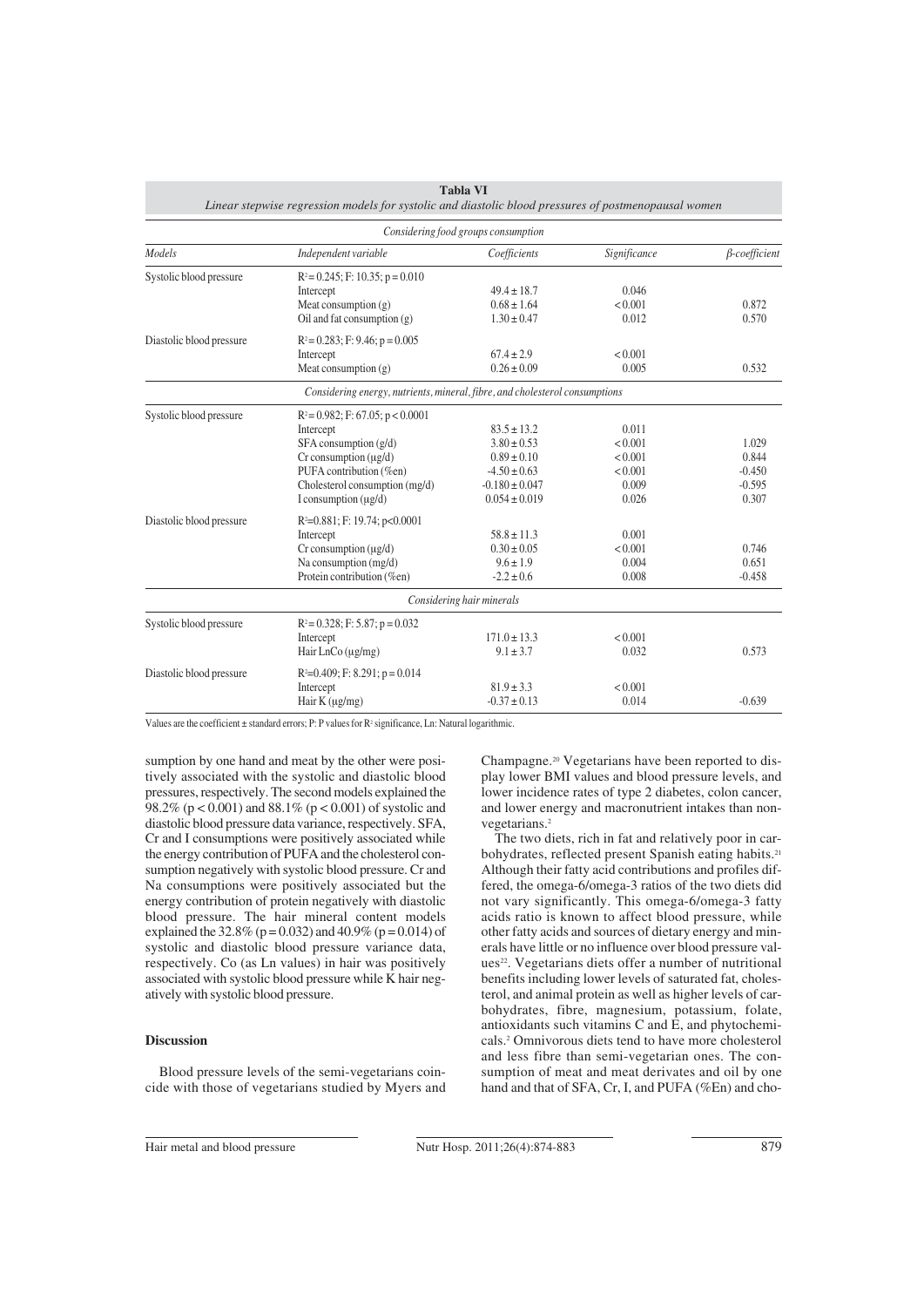lesterol by other hand were associated with systolic blood pressure levels. Diastolic pressure appears associated by one hand with meat consumption and by other hand with Cr, Na consumption and energy protein contribution.

These facts clearly explain the differences between the food groups intakes observed in both studied groups. Although both diets were mixed diets rich in fruits, vegetables, eggs, milk and fish but the semi-vegetarians' one was absent of meat-group items.

In some cases, intake of the essential elements was below the levels recommended for adults in Spain.<sup>14</sup> Data from a number of studies performed in Western countries indicate that mean intake of Mg and Zn by the elderly is below recommended levels.7,23 Results of the present study show that the omnivores and semi-vegetarians consumed only 69% and 57% of the RDA for Mg, respectively, and 56% and 55% of the RDA for Zn, respectively. The semi-vegetarians consumed low but adequate levels of Na, while the omnivores consumed somewhat higher than recommended levels of this mineral.17 Dietary intake of iron by semi-vegetarian women was lower than RDI<sup>14</sup> and 13% of these individuals did not reach appropriate Fe intakes. Moreover, given the characteristics of their diet, the semivegetarian women would necessarily have less bioavailable dietary Fe than their omnivorous counterparts.24 The omnivores consumed more Ca than the semi-vegetarians, and only 26% had an intake below the RDI, as compared with 33% of the semi-vegetarians. The main sources for Ca in the standards Western diet are milk and other dairy products.25 The fact that the omnivorous women consumed a significantly greater amount of dairy products than the semi-vegetarians would explain their higher Ca levels.

The omnivores in the present study consumed significantly more cereals than the semi-vegetarians, and grains contributed more Cd,16 Mg25 and Cr26 to the diet than any other food group. According to Anderson and Kozlovsky, $27$  intake of Cr is highly correlated with intake of K, total fat, saturated fat and Na. The semivegetarians may have consumed less Fe, Na, and Zn than the omnivores as a result of their meatless diet.

In order to assess the health risk associated with the estimated intake levels mentioned above, these consumptions were compared with the current provisional tolerable weekly intake (PTWI) values for these elements.28 The estimated intake of the toxic elements Cd and Pb in both groups was lower than the PTWI values for these minerals and was similar to that reported in other countries. For this reason, these intake levels do not represent a health concern for the women of the present study. Nevertheless, although intake of Ni was 18% below PTWI levels in the semi-vegetarians, it reached PTWI levels in the omnivores. Excess Ni decreases tissue levels of Mg, Mn, and Zn.29 Nonetheless, there is little information available regarding either chronic or acute effects of excess dietary intake of  $Ni<sup>29</sup>$ 

Cd intake is positively correlated with several chronic diseases, particularly hypertension. As previously mentioned, the omnivorous women consumed significantly more of this metal than their semi-vegetarian counterparts.30 The omnivores consumed more Na and less K than the semi-vegetarian women. Several epidemiological studies<sup>31</sup> have reported the beneficial impact of reducing salt intake on hypertension. A low intake of K has been related to hypertension and cardiovascular diseases.32 The semi-vegetarians had lower blood pressure levels than the omnivores. In this regard, our findings concur with those of Cianciaruso.<sup>33</sup> Elliot et al.34 found that dietary Ca and Mg values are inversely correlated with blood pressure. The omnivorous women although consumed more Mg and Ca than the semi-vegetarians, displayed higher blood pressure levels. Not clear explanation can be drawn but Ca may mitigate some of the toxicity ascribed to Cd<sup>35</sup> in omnivore women.

Bibliographic data regarding the ranges of toxic and essential metal concentrations are influenced by numerous parameters, including gender, age, income, dietary habits, and environmental status (food, air, water, soil), which are not always taken into account by investigator.36

The values recorded in the hair samples from the groups studied were within the normal Spanish range. This is an important finding, since according to Durnicz-Sokolowska et al.,<sup>9</sup> hair concentrations of bioelements that are outside the reference range may be indicative of various pathological conditions. Deficiencies in essential trace elements and/or high levels of toxic metals may, thus, be involved in the development of heart disease. In addition, toxic metals may also reduce absorption of essential elements.<sup>3</sup>

Hair concentrations of Ca, Fe, Mg, Mn, and Na were lower in the women of the present study than in another group of 60 non-smoking Spanish women aged 52-78 who consumed a Mediterranean diet.<sup>38</sup> Touyz and Schiffrin<sup>39</sup> found that Mg concentrations in erythrocytes and hair decrease with age. Arnaud et al.<sup>40</sup> concluded that that Se concentrations decrease in the elderly. The present data regarding Se values in hair coincide with the range previously cited (0.002-6.6 mg/g. Se levels in hair decrease with age as is the case in nails.41 Hair Cd levels in the women of the present study were lower than those reported for developing countries, but Pb levels were similar to those of individuals in developed countries.<sup>42</sup>

The fact that the omnivores in the present study had significantly higher blood pressure levels than the semi-vegetarians may be related to their hair levels of certain minerals.

Al is naturally present in many foods. A certain amount of Al in many plant foods due to inappropriate harvesting techniques or soil contamination. In general, vegetables are better sources of Al than animal foods.23 The high Al values in the hair of the semi-vegetarians may be due to the fact that these women con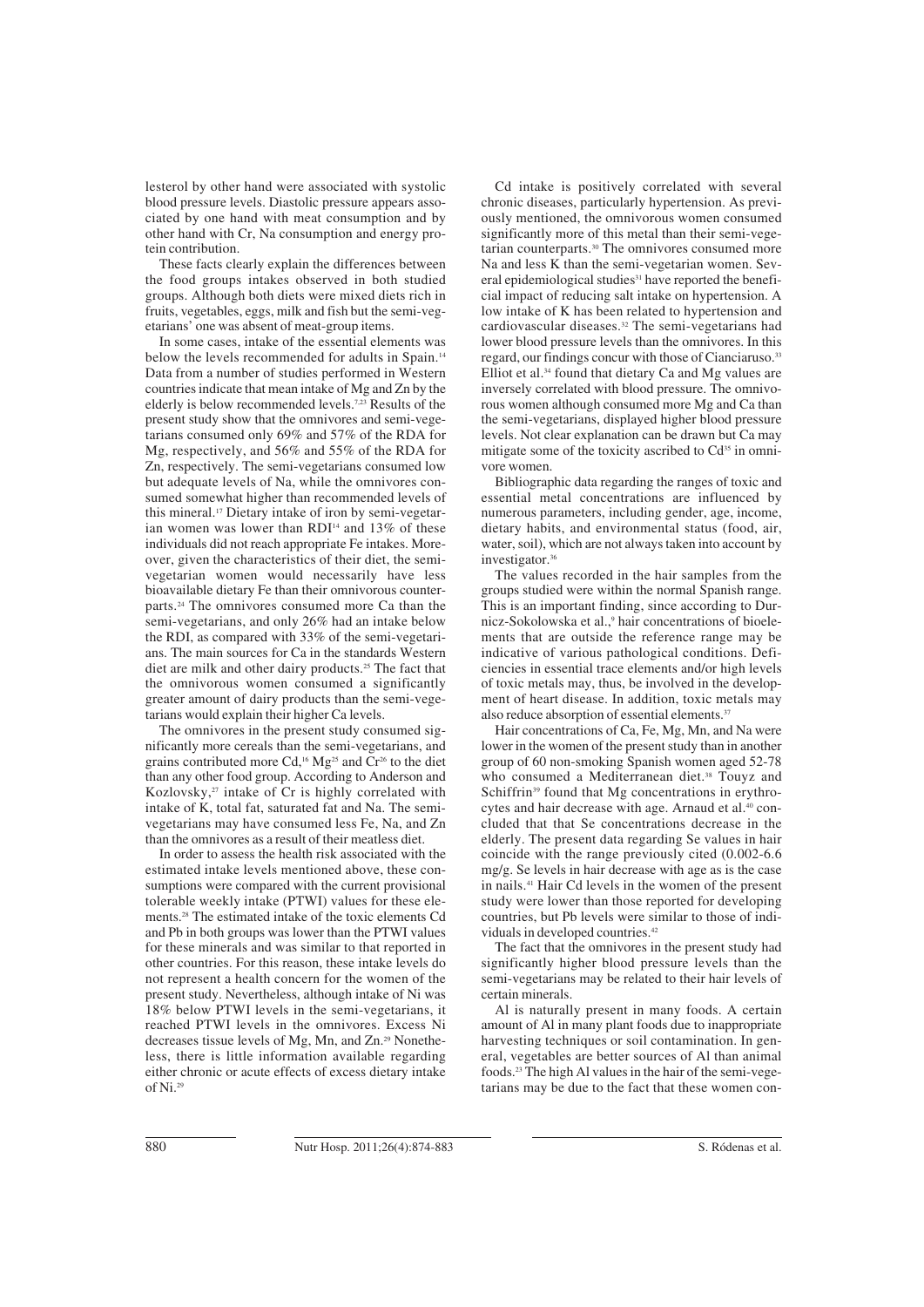sumed more of most vegetables than their omnivorous counterparts. The amount of Al in tap water, which varies between municipalities depending on the quantity of aluminium salt used by the local water-purification treatment plant, did not affect our results, as study participants lived in the same town and drank the same water.<sup>43</sup>

Hair concentrations of Ba, an element mainly present in plant foods, were 70% higher in the hair of the semi-vegetarians than in that of the omnivores, although the amount consumed by the former women did not appear to be harmful. In cases of intoxication, Ba ions competitively block the passive efflux of K ions and cause the Na-K ion pump to act continuously, producing an intracellular accumulation of K and extracellular hypokalaemia.<sup>44</sup> As discussed earlier, present data suggest that hair works as a secretory system, helping the body to eliminate both Ba and K.

The higher hair levels of Ca and Na in the omnivores may indicate that the diet of these women contained a greater quantity of these elements than that of the semivegetarians.45 K intake and hair levels in the semi-vegetarians were both significantly higher than the corresponding values for the omnivores. These results are complex and somewhere paradoxical. As previously noted, elimination of K via the hair in the semi-vegetarians was probably caused by excretion of Ba. In a previous paper<sup>10</sup> we found that hair concentrations of Na were significantly higher in hypertensive individuals than in normotensive subjects. Results of the present study contrast with those expected, as aldosterone is known to promote retention of K, lowering levels of that element in hair. Hair follicle cells express aldosterone and Na excretion is aldosterone-dependent,<sup>46</sup> which contributes to the excretion of Na and the accumulation of K in the hair. These facts help to explain why the semi-vegetarians of the present study displayed lower blood pressure levels than the omnivores. Complete vegetarians present lower blood pressure levels than omnivores, possibly because K-rich vegetarian diets contain low levels of Na.33

Cd is harmful to human health, and previous publications have reported that high levels of Cd cause hypertension.47 Cd increases blood pressure by raising plasma renin activity and modifying catecholamine metabolism or by inducing sodium retention by directly influencing the proximal renal tubules.<sup>46</sup> Hair Cd values were lower  $(p < 0.01)$  in the semi-vegetarians, at least partially explaining, the lower blood pressure levels of this group. The semi-vegetarians presented higher hair Pb levels  $(p < 0.01)$  and had a higher estimated intake of this metal than the omnivores. It may be relevant that the semi-vegetarian women lived in the countryside, near a main road. Tetraethyl lead was once routinely added to gasoline as an antiknock agent and certain vehicles may still use leaded gasoline (e.g. tractors). As Pb may share and compete for some of the same cellular transport and absorption receptors as Fe, diets with reduced Fe bioavalilability could potentially enhance retention of this element,<sup>49</sup> at least partially explaining the similar hair levels of Fe in both groups of women.

As the omnivores presented higher hair levels of Co than their semi-vegetarian counterparts, hair may represent a route of Co excretion, effectively reducing the bioavailability of this mineral. Co enhances the activity of hypoxia-inducible factor (HIF),<sup>50</sup> and histological examination reveals that Co reduces proteinuria as well as kidney damage. Co increases the expression of HIFregulated genes such as erythropoietin, vascular endothelial growth factor and heme oxygenase-1.

Vegetables may be rich in Mo if they are grown in neutral or alkaline soils high in available Mo. The semi-vegetarians tended to present higher levels of Mo in hair than the omnivores, probably as a result of their high vegetable intake.<sup>51</sup>

Almost certainly as a result of their higher Mn intake, the semi-vegetarians displayed, through their elevated hair manganese levels, a higher Mn status than the omnivores.<sup>52</sup> On the other hand, iron deficiency may increase Mn absorption and further increase the body-burden of Mn, especially in vegetarians.53 Mn activates nitric oxide synthase (NOS I), which converts L-arginine into L-citrulline and NO<sup>\*</sup>, and produces  $O_2$  in the absence of L arginine. Nitric oxide has been implicated in many physiopathological conditions, including hypertension. $54$ 

Vegetarian diets usually provide a lower amount of bioavailable Zn than omnivorous diets. Plant foods rich in Zn, such as legumes, whole grains, nuts, and seeds are also high in phytic acid, an inhibitor of Zn bioavailability.49 Low dietary intake of Zn by vegans was attributed to heavy reliance on fruits and vegetables that are poor sources of Zn.3 Zn intake is especially correlated with that of protein and largely depends on the protein source. As a consequence of their diet, the semi-vegetarians had lower hair Zn concentrations than the omnivores. Zn levels in the hair of vegetarians are low, compared with those of omnivores.<sup>49</sup> However, Ball and Ackland<sup>55</sup> conclude than ovolactovegetarians did not have a significantly greater risk of low Zn status than omnivores. Excessive Zn intake may contribute to elevating systemic BP levels in normotensive individuals, presumably as a result of the oxidative stress produced by superoxide substrates.<sup>56</sup> The mechanism involved is due likely to a decrease in the action of the vasodilator NO through the formation of peroxynitrite.

Among mineral in hair, Co for systolic blood pressure and K for diastolic blood pressure appear as good explicative models.

## **Conclusions**

Although limitations of hair mineral analysis could be influenced by dust and/or sweat, age, sex, and place of residence, $\mathbf{u}$  the strict population selection, the hair sampling and the methodological criteria followed in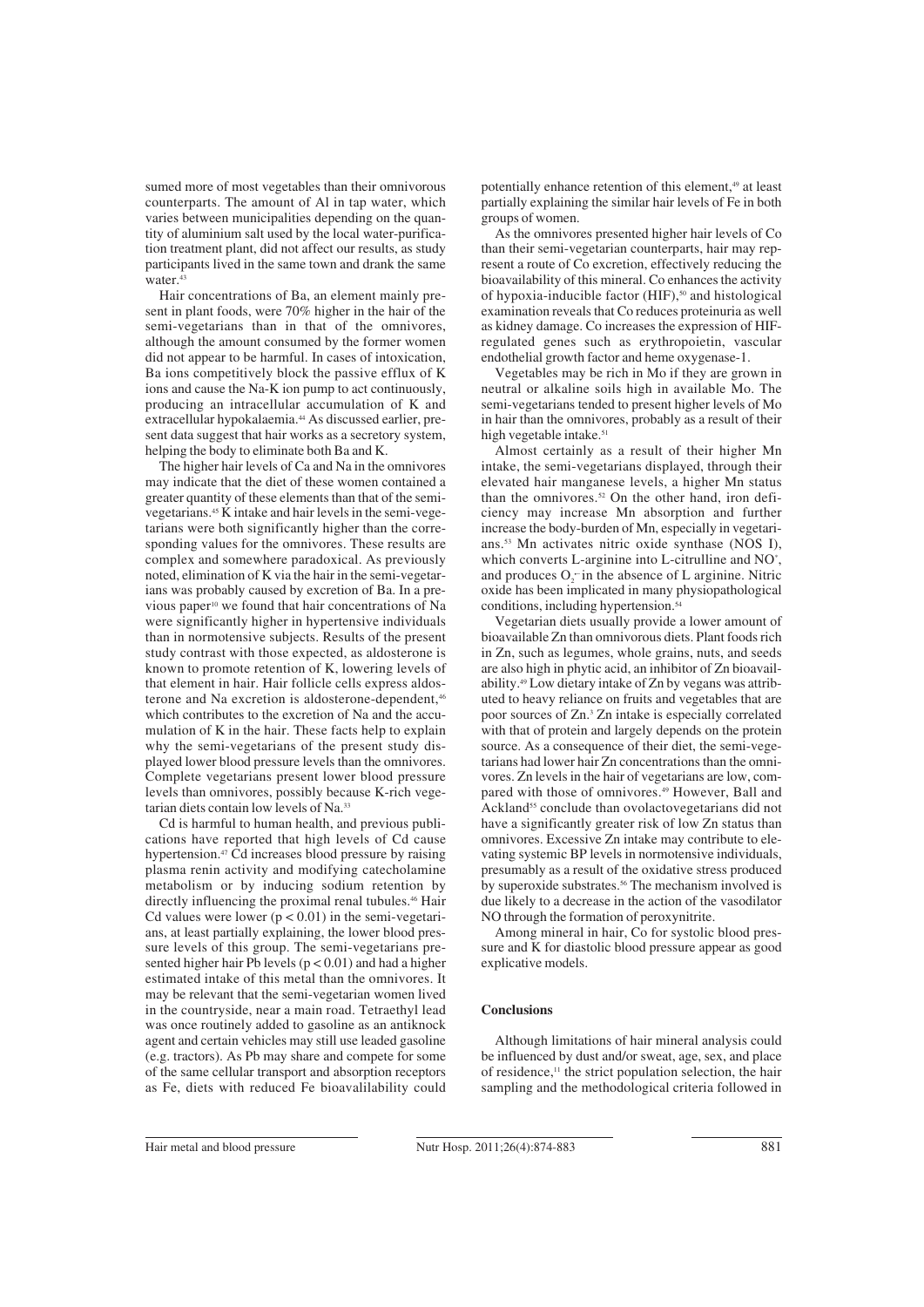the present paper permit us to conclude that semi-vegetarian women presented higher Al, Ba, K, Na, Pb and Mn but lower levels of Ca and Zn hair levels than their omnivorous counterparts suggesting the influence of their diet. Differences in hair mineral values between the semi-vegetarians and omnivores of the present study explain, at least partially, the higher systolic and diastolic pressures found in the semi-vegetarians. Meat, SFA, Cr and I consumptions and Co in hair were positively associated, while K in hair negatively with the systolic and diastolic blood pressures. Further studies are needed to better comprehend the relationship between hair mineral content and blood pressure and the mechanisms involved in their regulation.

#### **Acknowledgements**

This study was partially supported by a Danone-Universidad Complutense de Madrid grant, Project PR248/01-10161 and by the Consolider-Ingenio 2010 project reference CSD2007-00016.

#### **References**

- 1. Suzana S, Earland J, Suriah AR, Warnes AM. Social and health factors influencing poor nutritional status among rural elderly Malays. *J Nutr Health Aging* 2002; 6: 363-369.
- 2. American Dietetic Association. Dieticians of Canada. Position of the American Dietetic Association and Dieticians of Canada. Vegetarian diets. *Can J Diet Pract Res* 2003; 64: 62-81.
- 3. Rauma AL, Mykkänen H. Antioxidant status in vegetarians versus omnivores. *Nutrition* 2000; 16: 111-119.
- 4. Fraser GE. Vegetarian diet: what do we know of their effects on common chronic diseases? *Am J Clin Nutr* 2009; 8: 1607S-1612S.
- 5. Briefel RR, Bialostosky K, Kennedy-Stephenson J, McDowell MA, Ervin RB, Wright JD. Zinc intake of the U.S. population: findings from the third National Health and Nutrition Examination Survey, 1988-1994. *J Nutr* 2000; 130 Suppl.: 1367S-1373S.
- 6. Vaquero MP. Nutrición y enfermedad metabólica del hueso. In: La Nutrición y la Alimentación en el Siglo XIX, Charro A, Varela G, Cabrerizo L, Pousa L, ed. Fundación de Estudios y Formación Sanitaria, pp. 211-225, Madrid, 2001.
- 7. Durlach J, Bac P, Durlach V, Rayssiguier Y, Bara M, Guiet-Bara A. Magnesium status and ageing: An uptake. *Magnes Res*  $1997 \cdot 11 \cdot 25 - 42$
- Taneja SK, Mandal R. Mineral factors controlling essential hypertension—a study in the Chandigarh, India population. *Biol Trace Elem Res* 2007; 120: 61-73.
- 9. Dunicz-Sokolowska A, Graczyk A, Radomska K, Dlugaszek M, Wlazlak E, Surkont G. Contents of bioelements and toxic metals in a Polish population determined by hair analysis. Part 2. Young persons aged 10- 20 years. *Magnes Res* 2006; 167- 179.
- 10. González-Muñoz MJ, Sánchez-Muniz FJ, Ródenas S, Sevillano MI, Larrea Marín MT, Bastida S. Differences in metal and metalloid content in the hair of normo- and hypertensive postmenopausal women. *Hypertens Res* 2010; 33: 219-224.
- 11. Benes B, Sladka J, Spevackova V, Smid J. Determination of normal concentration levels of Cd, Cr, Cu, Hg, Pb, Se and Zn in hair of the child population in the Czech Republic. *Cent Eur J Publ Health* 2003; 4: 184-186.
- 12. Kivimäki M, Batty GD, Singh-Manoux A, Ferrie JE, Tabak AG, Jokela M, Marmot MG, Smith GD, Shipley MJ. Validating

the Framingham Hypertension Risk Score: results from the Whitehall II study. *Hypertension* 2009; 54: 496-501.

- 13. Marr JW. Individual dietary surveys: Purposes and methods. *World Rev Nutr Diet* 1971; 13: 105-164.
- 14. Departamento de Nutrición UCM. Ingestas recomendadas para la población española (revisadas en 2008). In: Tablas de Composición de Alimentos. Moreiras O, Carbajal, A, Cabrera L, Cuadrado C, eds. Pirámide, pp. 127-131, Madrid, 2008.
- 15. Moreiras O, Cuadrado C. Theoretical study of the intake of trace elements (nutrients and contaminants) via total diet in some geographical areas of Spain. *Biol Trace Elem Res* 1992; 32: 93-103.
- 16. Llobet JM, Falcó G, Casas C, Teixidó A, Domingo JL. Concentrations of arsenic, cadmium, mercury and lead in common foods and estimated daily intake by children, adolescents, adults and seniors of Catalonia, Spain. *J Agric Food Chem* 2003; 51: 838-842.
- 17. World Health Organization-International Society of Hypertension. Guidelines for the Management of Hypertension. Guidelines Subcommittee. 2003.
- 18. International Atomic Energy Agency. Report on the Second Research Co-ordination Meeting of IAEA. Neuherberg, 1985.
- Eurachem Working Group. Eurachem Guide. The Fitness for Purpose of Analytical Methods. A Laboratory Guide to Method Validation and Related Topics. http://www.eurachem.org/*n*, 1998.
- 20. Myers VH, Champagne CM. Nutritional effects on blood pressure. *Curr Opin Lipidol* 2007; 18: 20-24.
- 21. Moreiras O, Cuadrado C. Mediterranean diet and lifestyle: special aspects of Spain. *Int J Vitam Nutr Res* 2001; 71: 154-158.
- 22. Anderson SG, Snaders TAB, Cruickshank JK. Plasma fatty acid composition as a predictor of arterial stiffness and mortality. *Hypertension* 2009; 53: 839-845.
- Vaquero MP. Magnesium and trace elements in the elderly: intake, status and recommendations. *J Nutr Health Aging* 2002; 6: 146-152.
- 24. Hallberg I, Hulthen J. Prediction of dietary iron absorption: an algorithm for calculating absorption and bioavailability of dietary iron. *Am J Nutr* 2000; 71: 1147-1160.
- 25. Raghunath R, Tripathi RM, Suseela B, Bahalke S, Shukla VK, Puranik VD. Dietary intake of metals by Mumbai adult population. *Sci Total Environ* 2006; 356: 62-68.
- 26. Campbell JD. Lifestyle, minerals and health. *Medical Hypotheses* 2001; 57: 521-531.
- 27. Anderson RA, Kozlovsky AS. Chromium intake, absorption and excretion of subjects consuming self-selected diets. *Am J Clin Nutr* 1985; 4: 1177-1183.
- FAO/WHO. Evaluation of certain food additives and contaminants; Technical Report Series 837. World Health Organization, Geneva,1993.
- 29. Antico A, Soana R. Chronic allergic-like dermatopathies in nickel-sensitive patients. Results of dietary restrictions and challenge with nickel salts. *Allergy Asthma Proc* 1999; 20: 235-242.
- 30. Hayter J. Trace elements. *Tijdschr Ziekenverpl* 1981; 34: 896-900.
- 31. O'Donnel CJ, Elosua R. Factores de riesgo cardiovascular. Perspectivas derivadas del Framingham Heart Study. *Rev Esp Cardiol* 2008; 61: 299-310.
- 32. Tobian L. Dietary sodium chloride and potassium have effects on the pathophysiology of hypertension in humans and animals. *Am J Clin Nutr* 1997; 65 (Suppl.): 606S-611S.
- 33. Cianciaruso B. Relationship between low-protein diet and hypertension control. *G Ital Nefrol* 2008; 42: S29-S34.
- 34. Elliott P, Kesteloot H, Appel LJ, Dyer AR, Ueshima H, Chan Q, Brown IJ, Zhao L, Stamler J, INTERMAP Cooperative Research Group. Dietary phosphorus and blood pressure: international study of macro- and micro-nutrients and blood pressure. *Hypertension* 2008; 51: 669-675.
- 35. Tubeck S. Role of trace elements in primary arterial hypertension: is mineral water style or prophylaxis? Biol *Trace Elem Res* 2006; 114: 1-5.
- 36. Nowak B, Chmielnicka J. Relationship of lead and cadmium to essential elements in hair, teeth, and nails of environmentally exposed people. *Ecotoxicol Environ Saf* 2000; 46: 265-274.